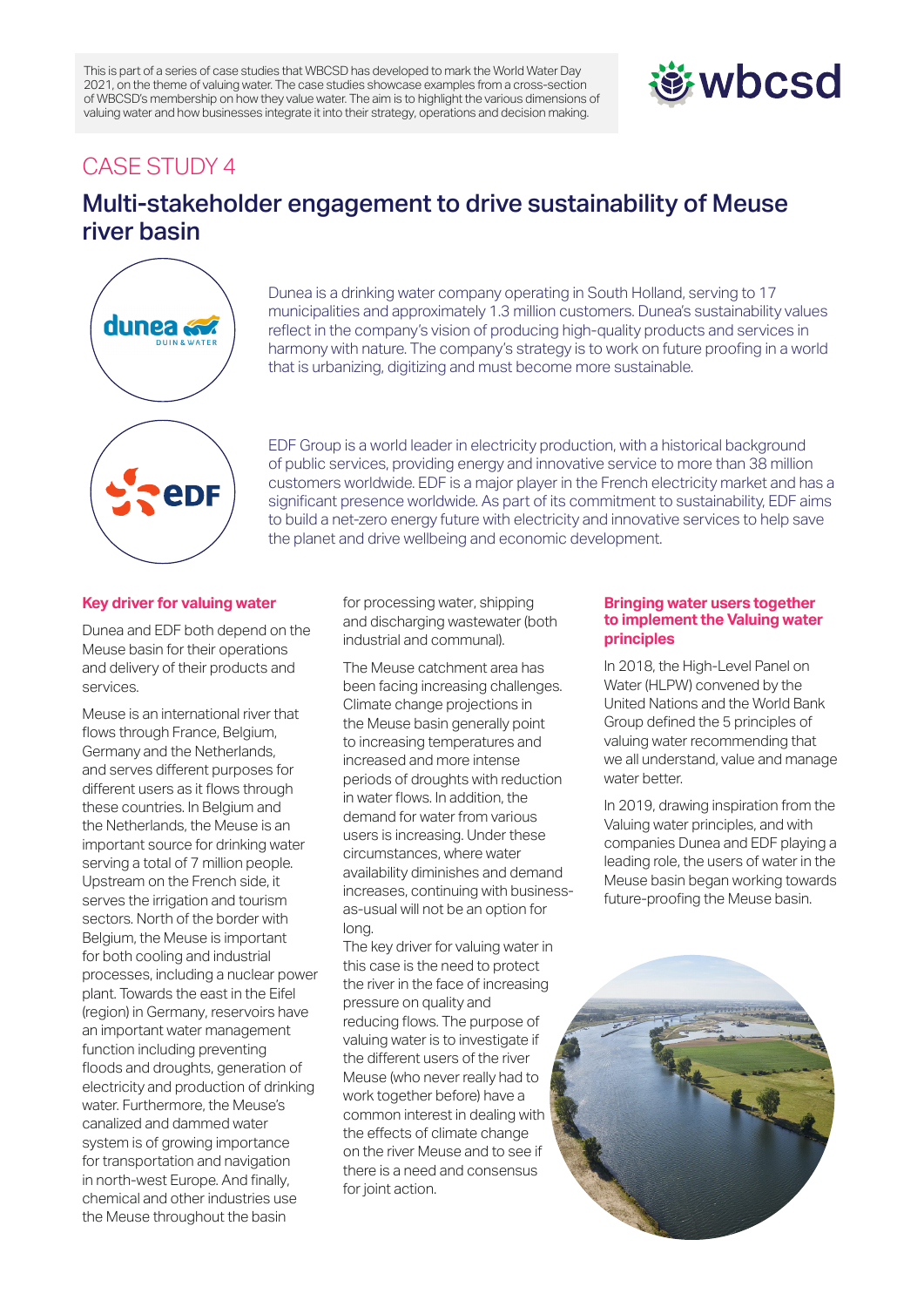- An inventory was made of all the important water users and stakeholders in the Meuse catchment area.
- Drinking water utilities that depend on the Meuse basin organized "Meuse Symposium" in October 2019 in Maastricht, the Netherlands. The symposium, facilitated by RIWA-Meuse, allowed an exchange on the impact of water shortage on different users within the international Meuse basin. 20 large users of water from different countries that share Meuse water discussed their challenges. interests, opportunities and concerns about the status and overall management of the Meuse. For some users, a total or partial shutdown of business operations due to lack of water, is in reality a serious jeopardy which can mount up to a loss of millions of euros per day.

### **Users' commitment to working together and call to basin-wide action**

From the Meuse Symposium, the users acknowledged their dependence on the Meuse river and the need to act jointly to preserve the river for its various uses. The users expressed a strong willingness and commitment to working together on this agenda.

At an own level, the different users of the Meuse water have been making efforts to reduce their impact on the river by switching to alternative sources such as groundwater, reusing the river water, reducing wastewater discharge and investing in climateresilient infrastructure wherever possible.

Equally important, but outside the authority of the users, are the conditions of transboundary regulatory frameworks that seek to optimize the use of the Meuse river. The users of the Meuse water recognize that:

It is important to ensure that the existing agreements are respected and that new ones are developed between the countries regarding the division of water.

### 5 Principles to value water



Recognize and embrace water's multiple values to different groups and interests in all decisions affecting water;



Reconcile values and build trust - conduct all processes to reconcile values in ways that are equitable, transparent and inclusive;



Protect the sources, including watersheds, rivers, aquifers, associated ecosystems, and used water flows for current and future generations;



Educate to empower - promote education and awareness among all stakeholders about the intrinsic value of water and its essential role in all aspects of life:

Invest and innovate - ensure adequate investment in institutions, infrastructure, information and innovation to realize the many benefits derived from water and reduce risks.

- A basin-wide assessment framework should be established to prioritize water use to provide clarity to users and stimulate efficient water use. In addition, coordinated transboundary crisis planning should be done to address the critical needs in times of water shortage.
- Investments and the planning of measures by governments and users to deal with water shortage should be coordinated within the Meuse basin to ensure that financial resources in planning and management are optimally utilized and that smart and sustainable measures are put in place.